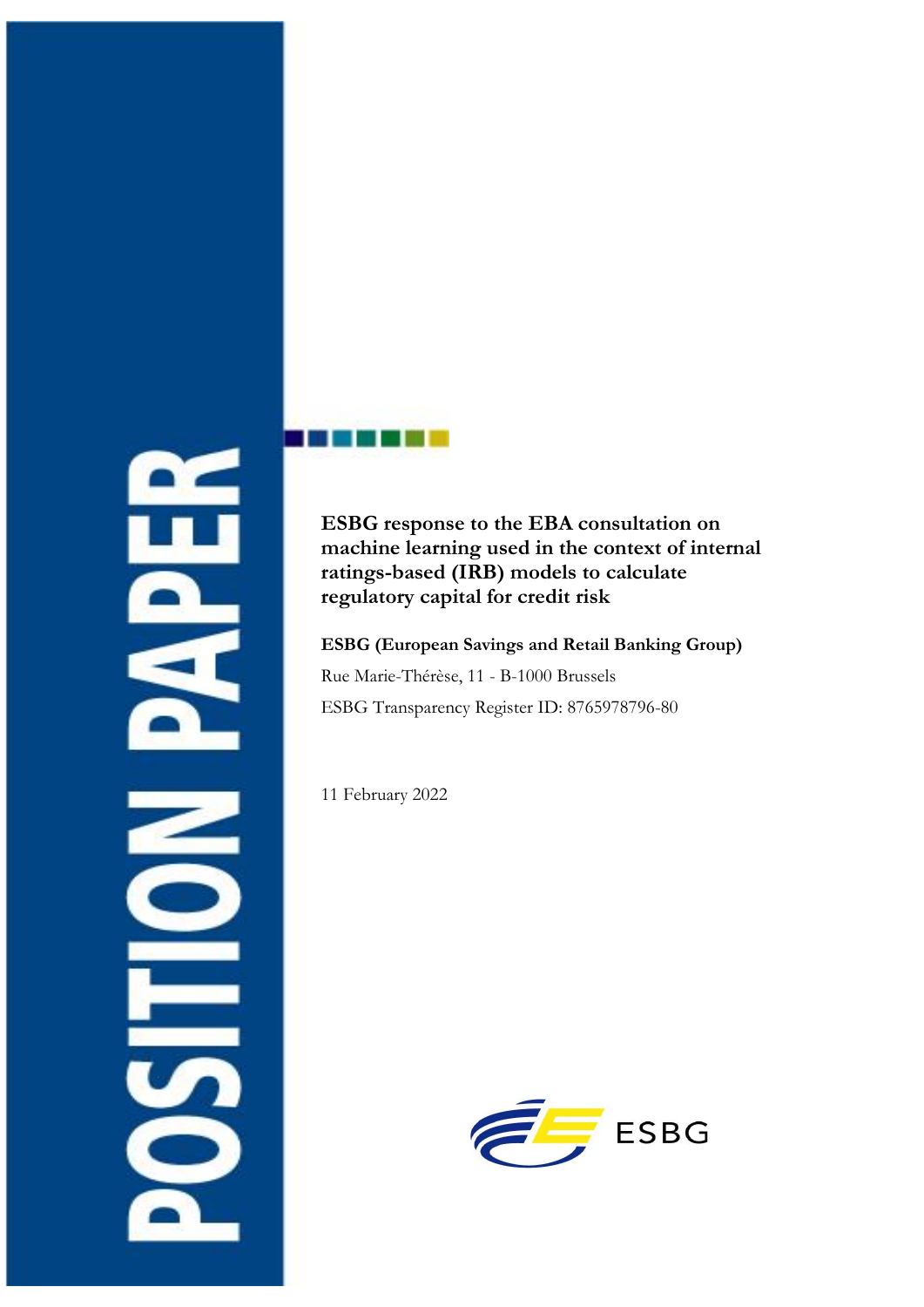Doc 0109/2022 RTI Version 1



Dear Sir/Madam,

Thank you for the opportunity to comment on the European Banking Authority (EBA) consultation on machine learning used in the context of internal ratings-based (IRB) models to calculate regulatory capital for credit risk. We would like to share with you the following reflections that we hope will be considered by the EBA.

# **General comments:**

- ESBG believes that the possibility of using machine learning (ML) techniques in the internal rating based (IRB) models' context represents a significant improvement in the predictive power of these ML models compared to traditional IRB models. This improvement implies a significant enhancement in the performance of the models which has a direct impact on the income statements, solvency and on the future performance of the financial entities. Hence, it is important that the financial sector can also make use of this technology and make the most of the many advantages it offers, not only for a IRB models use, but also any other area (process optimization, cash management, etc.).
- As the report points out, as a counterpart to the significant improvement in the prediction of IRB models, the use of ML models in this context may also lead to a certain increase in the complexity of its interpretability and explicability. That is why it will be key to find a balance between these two extremes.
- We would like to emphasize that, in order to guarantee a level playing field in the market, the principle "same activity, same risk, same regulation" needs to be applied, ensuring fair competition.
- For all these reasons, we welcome the initiative of the EBA to discuss the implications of the use of ML in the IRB context.We encourage the EBA to build a clear and fair supervisory scheme that goes further and allows compliance with the proposed principles to be measured, and that finds the balance between the advantages and the new risks that ML brings.

# **Consultation questions:**

**Question 1: Do you currently use or plan to use ML models in the context of IRB in your institution? If yes, please specify and answer questions 1.1, 1.2, 1.3. 1.4; if no, are there specific reasons not to use ML models? Please specify (e.g. too costly, interpretability concerns, certain regulatory requirements, etc.)**

A number of ESBG members currently already use ML models in the context of IRB.

### **Question 1.1: For the estimation of which parameters does your institution currently use or plan to use ML models, i.e. PD, LGD, ELBE, EAD, CCF?**

ESBG is of the opinion that the use of ML could improve the estimation of any of the parameters (LGD, ELBE, EAD or CCF). The reason why ML models are not used by for the estimation of each of these parameters in the case of some institutions is because the identification of risk drivers for them may not need to be as granular as the ranking method.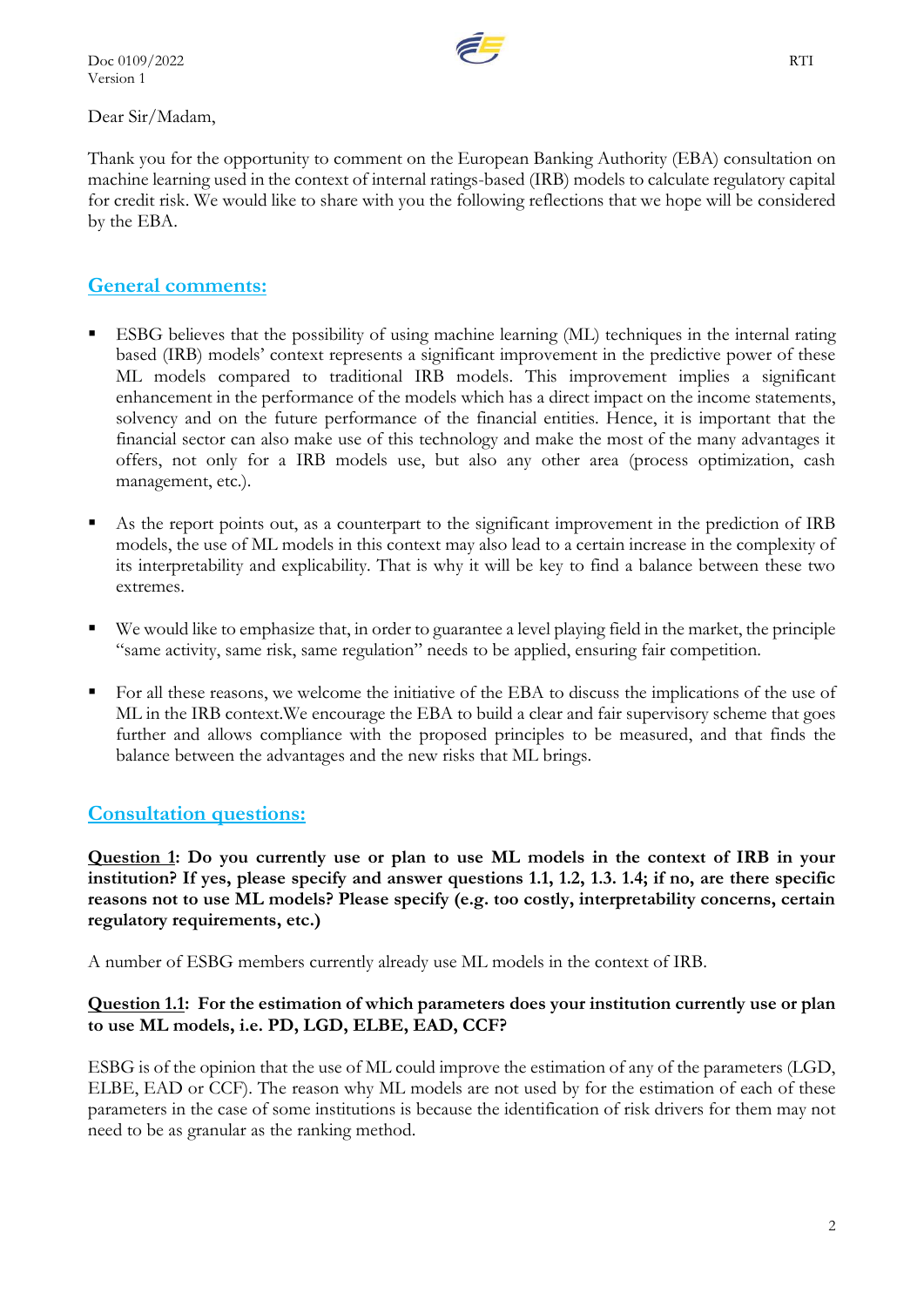

Institutions us ML models in the stage of risk differentiation, for the purposes of giving support to the approval and monitoring of credit risk exposures.

### **Question 1.3: Please also specify the type of ML models and algorithms (e.g. random forest, knearest neighbours, etc.) you currently use or plan to use in the IRB context?**

One of the ML models and algorithms currently used in IRB context by our institutions is the GBM (Gradient Boosting Machine).

### **Question 1.4: Are you using or planning to use unstructured data for these ML models? If yes, please specify what kind of data or type of data sources you use or are planning to use. How do you ensure an adequate data quality?**

At the moment we haven't noticed any intention to use unstructured data for ML models in the IRB context. However, this should not be dismissed, at least in a research context. The reason why an institution does not currently use unstructured data for ML models in the IRB context is because the need has not arisen, since the use of structured data may have been sufficient for the current intended functions. It should be noted that the use of unstructured data may be beneficial in areas other than the IRB models (for example, in recoveries), although the research is at a very early stage.

### **Question 2: Have you outsourced or are you planning to outsource the development and implementation of the ML models and, if yes, for which modelling phase? What are the main challenges you face in this regard?**

Our members generally develop and implement ML models internally. At this time, there we haven't noticed any intention to outsource any of the parts or phases of the process on the development and implementation of the ML models, which have been integrated within the entities themselves.

### **Question 3: Do you see or expect any challenges regarding the internal user acceptance of ML models (e.g. by credit officers responsible for credit approval)? What are the measures taken to ensure good knowledge of the ML models by their users (e.g. staff training, adapting required documentation to these new models)?**

Some of our members have already been using ML models internally for estimating credit risk for a few years already. In their development and implementation, the main challenge was the technological adaptation of all lines of work and teams, and the development and acquisition of proper skills to work with the results of ML models.

### **Question 4: If you use or plan to use ML models in the context of IRB, can you please describe if and where (i.e. in which phase of the estimation process, e.g. development, application or both) human intervention is allowed and how it depends on the specific use of the ML model?**

We believe that human intervention should be always present in all the phases IRB models involve and that there are multiple human control interventions at each step of the process; during the development of the models (ex-ante) and once implemented (ex-post). For example, in the development phase there must be an analyst who builds, reviews and validates the model. Also, in the application phase there is a person to evaluate the final results of an operation and is capable of giving an opinion or acting against the ML model result.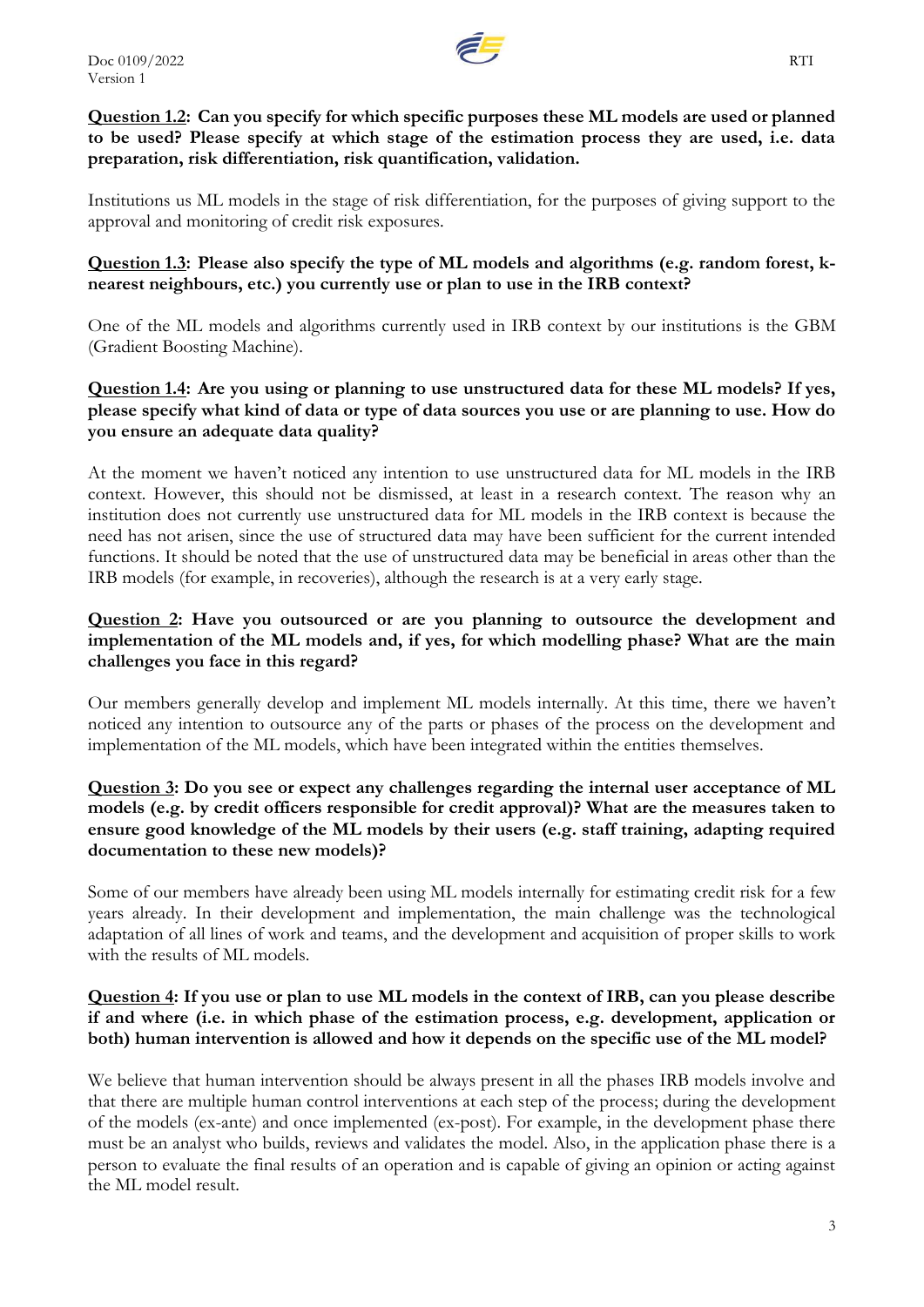

### **Question 5: Do you see any issues in the interaction between data retention requirements of GDPR and the CRR requirements on the length of the historical observation period?**

We do not see issues in the interaction between data retention requirements of GDPR and the CRR requirements on the length of the historical observation period, since the latter are covered by a regulatory provision. In any case, the data retention requirements of GDPR are the same regardless of whether it is ML models or traditional models.

**Question 6: Do you have any experience in ML models used for estimating credit risk (if possible, please differentiate between models where ML is used only for risk differentiation, only for risk quantification or used for both)? If so, what are the main challenges you face especially in the areas of:**

- **a) Methodology (e.g. which tests to use/validation activities to perform).**
- **b) Traceability (e.g. how to identify the root cause for an identified issue).**

**c) Knowledge needed by the validation function (e.g. specialised training sessions on ML techniques by an independent party).**

**d) Resources needed to perform the validation (e.g. more time needed for validation)?**

Some ESBG members have already been using ML models internally for estimating credit risk for a few years In its development and implementation, the main challenges were having the necessary technological resources and the technological adaptation of all lines of work and teams. However, institutions have not experienced significant challenges in the use of ML models for estimating credit risk in relation to methodology and traceability, and overall we believe that ML models do not cause more issues than traditional models in this regard.

### **Question 7: Can you please elaborate on your strategy to overcome the overfitting issues related to ML models (e.g. cross-validation, regularisation)?**

To overcome the overfitting issues related to ML models, institutions in some cases have developed a methodology to guarantee a monotonic relation between dependent and explanatory variables. Furthermore, it is also guaranteed that this relation is consistent with economic theory or intuition. This approach eases the explicability of results. In this respect, it is essential that the model has a business understanding, so overfitting may be dismissed in exchange for a better understanding of the model from the team of users.

### **Question 8: What are the specific challenges you see regarding the development, maintenance and control of ML models in the IRB context, e.g., when verifying the correct implementation of internal rating and risk parameters in IT systems, when monitoring the correct functioning of the models or when integrating control models for identifying possible incidences?**

ESBG believes that that the greatest challenges regarding the development, maintenance and control of ML models in the IRB context are the knowledge and the technological resources of teams, both in the development phase and in the implementation phase. With regard to traceability, we think that ML models do not bring more issues than traditional models, although it is true that the explainability and fairness frameworks are new and specific for ML models.

**Question 9: How often do you plan to update your ML models (e.g., by re estimating parameters of the model and/or its hyperparameters) Please explain any related challenges with particular reference to those related to ensuring compliance with Regulation (EU) No 529/2014 (i.e. materiality assessment of IRB model changes).**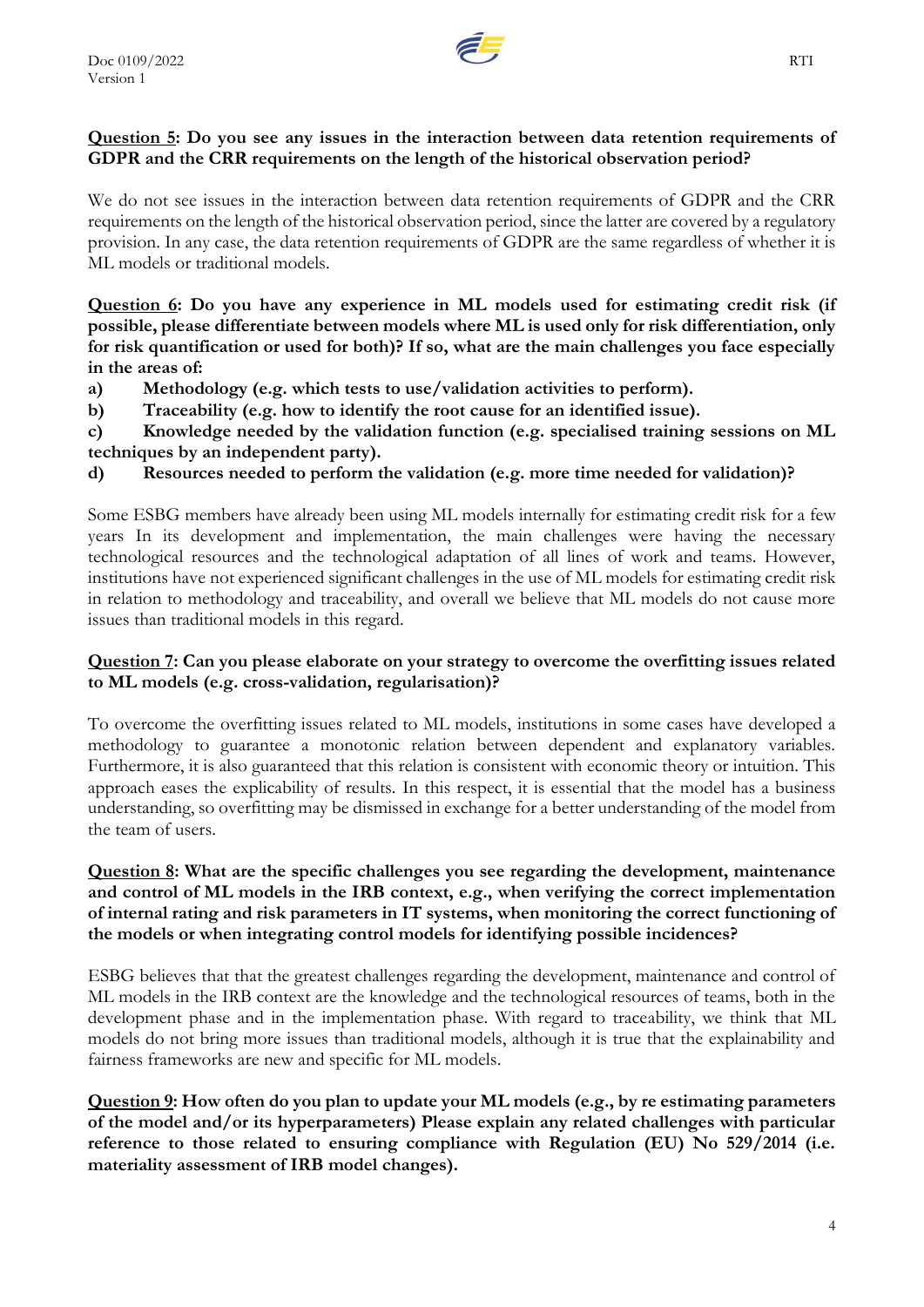

Our members using ML models have a model monitoring and governance framework, which makes it possible to observe a performance deterioration of the models and assess the need to update them. In this way, institutions do not have a predetermined update frequency, but updates are carried out when a deterioration in the model and a need for them is observed. This framework aims to develop stable models and update them only when necessary, in the same way that the consultation paper already recommends.

### **Question 10: Are you using or planning to use ML for credit risk apart from regulatory capital purposes? Please specify (i.e. loan origination, loan acquisition, provisioning, ICAAP).**

ESBG believes that the opportunities for using ML models within the credit risk area and their advantages are endless. Some of our institutions already use ML for credit risk for purposes other than regulatory capital such as admission, monitoring, alert models, recoveries and defaulting, etc.

### **Question 11: Do you see any challenges in using ML in the context of IRB models stemming from the AI act?**

Most of the obligations included in the IA Act that could be required to financial entities for their use of ML models in a IRB context were already set out in other applicable legal texts (for example, governance, monitoring or human intervention), so that they do not bring new challenges. It is true that the requirements regarding explainability and fairness are novel, however, we think they will not cause remarkable issues to institutions.

### **Question 12: Do you see any additional challenge or issue that is relevant for discussion related to the use of ML models in the IRB context?**

We believe that an additional challenge or issue that is relevant for discussion related to the use of ML models in the IRB context is the classification of changes as material changes or non-material changes and the notification and inspection requirements that this entails. The use of ML models does not arise new problems in this respect than those that already exist today, but perhaps it does make them more complex. Adding more variables in the ML models can generate more doubts about the designation of changes as material or non-material.

An additional challenge could be the extension of the terms that supervisors need to review ML models in the IRB context, given the increased complexity for their interpretation and understanding.

### **Question 13: Are you using or planning to use ML for collateral valuation? Please specify.**

We do not dismiss using ML for collateral valuation in the future as this could also improve processes in the area. However, at least some ESBG members, currently nor use nor plan to use ML for collateral valuation because currently they may also rely on appraisal values and updating through indexes.

### **Question 14: Do you see any other area where the use of ML models might be beneficial?**

In ESBG's opinion, the use of ML models could be beneficial in any other areas (e.g. process optimization, cash management, etc.). Some of our members are already using ML models in other areas such as recoveries, defaulting, creation of alerts, etc.

### **Question 15: What does your institution do to ensure explainability of the ML models, i.e. the use of ex post tools to describe the contribution of individual variables or the introduction of constraints in the algorithm to reduce complexity?**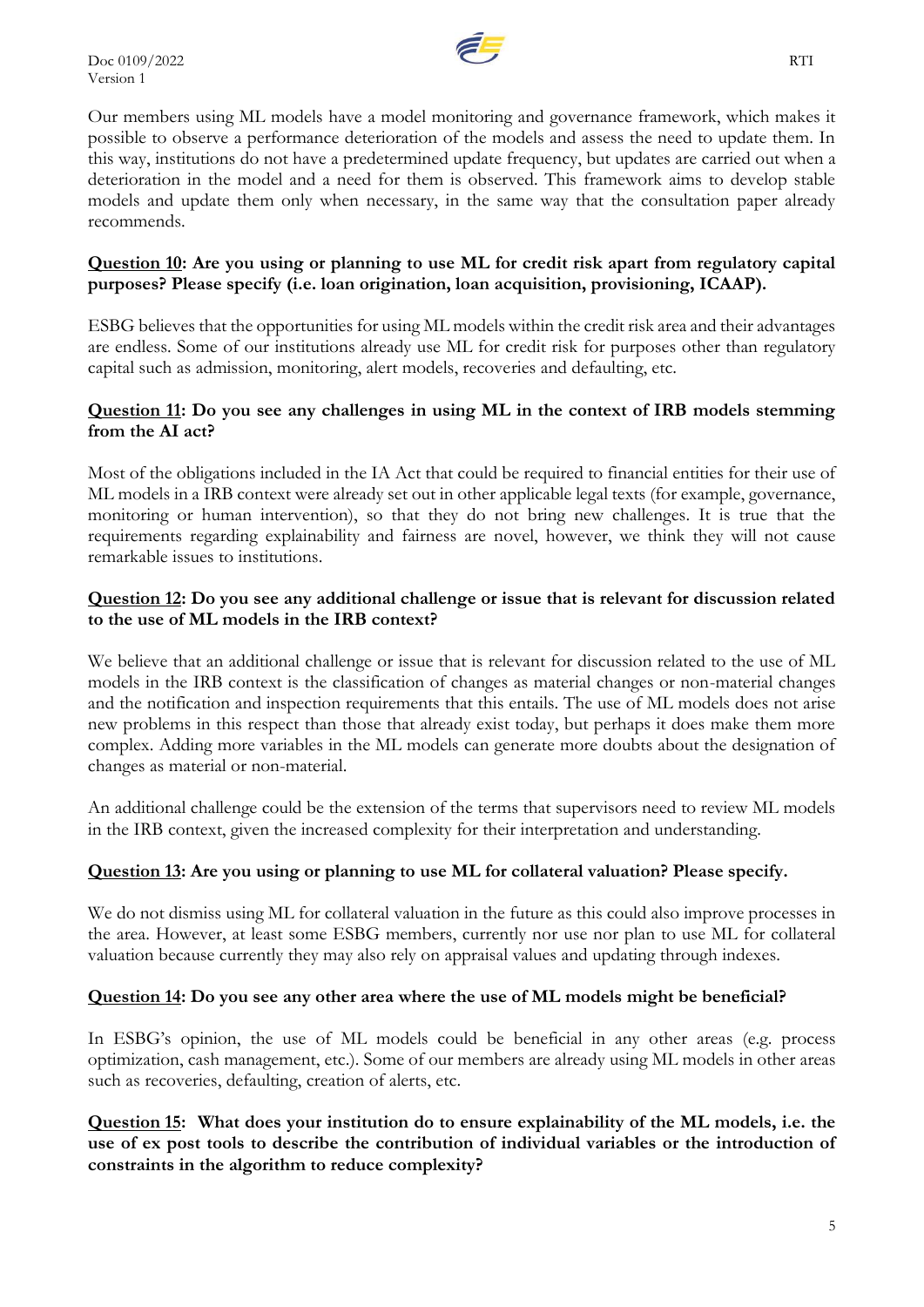

### **Question 16: Are you concerned about how to share the information gathered on the interpretability with the different stakeholders (e.g. senior management)? What approaches do you think could be useful to address these issues?**

In relation to the reporting of information on the interpretability of IRB models to the different stakeholders, we are no more concerned with what has to do with ML models than with traditional models and we believe that the challenge is the same. In general, to guarantee disclosure, banks are willing to dismiss the most technical aspects in exchange to ensure that the implications of each variable are well understood.

## **Question 17: Do you have any concern related to the principle-based recommendations?**

ESBG welcomes the initiative to develop principle-based recommendations for ML models in IRB context. However, we think it is important not to over-regulate weak AI so it would prevent the private sector from developing their own AI applications, leaving the digital market to other countries. Besides, a level-playing field needs to be ensured and the principle "same activity, same risk, same regulation" to be applied, ensuring fair competition since these methodologies entail a significant improvement in the performance of the models which has a direct impact on the income statements, solvency and on the future performance of the entities.

Additionally, the recommendations that will be developed should build a clear and fair supervisory framework, which includes some detail on compliance with the recommendations, to promote legal certainty for the financial entities using ML models in the IRB context.